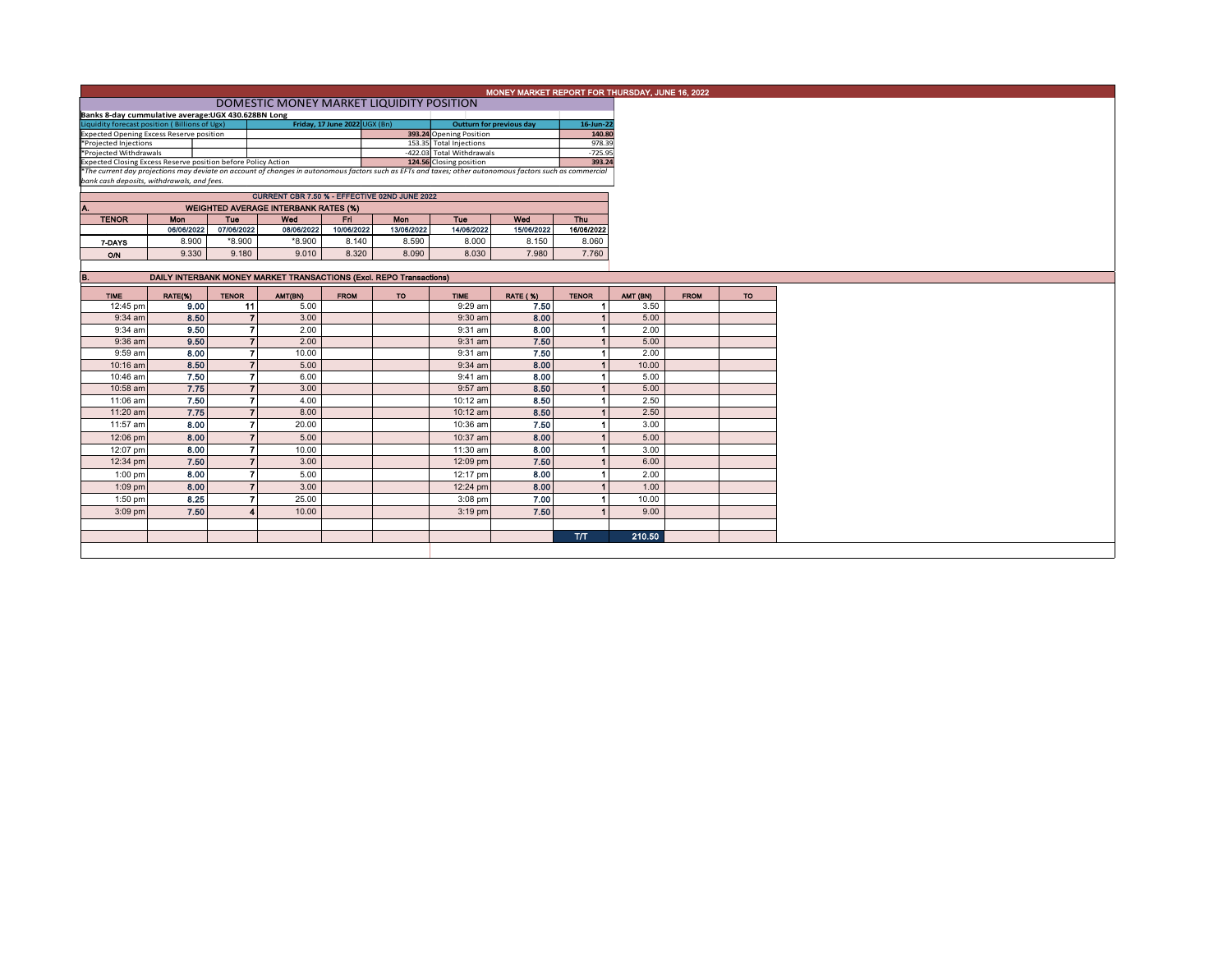

| ------                 | .                                                                                           | .         | .         | .         | .         | .         | .         | .         | .         | .         | .         | .         | ------   |  |
|------------------------|---------------------------------------------------------------------------------------------|-----------|-----------|-----------|-----------|-----------|-----------|-----------|-----------|-----------|-----------|-----------|----------|--|
|                        | 23-Jun-22                                                                                   | 30-Jun-22 | 07-Jul-22 | 14-Jul-22 | 21-Jul-22 | 28-Jul-22 | 04-Aug-22 | 11-Aug-22 | 18-Aug-22 | 10-Nov-22 | 08-Dec-22 | 19-Jan-23 |          |  |
| <b>REPO</b>            | 133.19                                                                                      |           |           |           |           |           |           |           |           |           |           |           | 133.19   |  |
| <b>REV REPO</b>        |                                                                                             |           |           |           |           |           |           |           | -         |           |           | . .       |          |  |
| <b>BOU BILL/DEPO A</b> | 69.70                                                                                       | 26.03     | 652.14    |           |           | 41.06     | 66.00     |           | 26.60     | 15.00     | 22.13     | 12.57     | 931.23   |  |
| <b>TOTALS</b>          | 202.89                                                                                      | 26.03     | 652.14    | -         |           | 41.06     | 66.00     |           | 26.60     | 15.00     | 22.13     | 12.57     | 1.064.42 |  |
|                        | Total O/S Deposit Auction & BOU Bill balances held by BOU up to 19 JANUARY 2023: UGX 931 BN |           |           |           |           |           |           |           |           |           |           |           |          |  |
|                        | Total O/S Repo, Reverse Repo, BOU Bill balances held by BOU: UGX 1,064 BN                   |           |           |           |           |           |           |           |           |           |           |           |          |  |

| (EI) STOCK OF TREASURY SECURITIES                                                    |                                     |             |                  |                 | EII)<br><b>MONETARY POLICY MARKET OPERATIONS</b> |                   |               |            |              |              |  |  |  |  |
|--------------------------------------------------------------------------------------|-------------------------------------|-------------|------------------|-----------------|--------------------------------------------------|-------------------|---------------|------------|--------------|--------------|--|--|--|--|
|                                                                                      | LAST TBIILS ISSUE DATE: 25-MAY-2022 |             |                  |                 | (VERTICAL REPOS, REV-REPOS & BOU BILL)           |                   |               |            |              |              |  |  |  |  |
| On-the-run O/S T-BILL STOCKs (Bns-UGX)                                               |                                     |             | 5,060.60         | 17/06/2022      | OMO                                              | <b>ISSUE DATE</b> | <b>AMOUNT</b> | <b>WAR</b> | <b>RANGE</b> | <b>TENOR</b> |  |  |  |  |
| On-the-run O/S T-BONDSTOCKs(Bns-UGX)                                                 |                                     |             | 24,702.37        | 17/06/2022 REPO |                                                  | $20$ -May -       | 40.00         | 6.500      |              |              |  |  |  |  |
| 29.762.97<br>TOTAL TBILL & TBOND STOCK- UGX                                          |                                     |             |                  |                 | <b>REPO</b>                                      | 23-May -          | 29.00         | 6.500      |              |              |  |  |  |  |
| O/S=Outstanding                                                                      |                                     |             |                  |                 | <b>REPO</b>                                      | $24$ -May $-$     | 146.00        | 6.500      |              |              |  |  |  |  |
| <b>MATURITY</b>                                                                      | <b>TOTAL STOCK</b>                  | YTM (%)     | <b>CHANGE IN</b> |                 | <b>REPO</b>                                      | 25-May -          | 178.50        | 6.500      |              |              |  |  |  |  |
|                                                                                      | (BN UGX)                            | AT CUT OFF" | YTM (+/-)        |                 | <b>REPO</b>                                      | $26$ -May -       | 399.00        | 6.500      |              |              |  |  |  |  |
| 91                                                                                   | 80.10                               | 7.952       | 1.451            |                 | <b>REPO</b>                                      | 27-May -          | 147.00        | 6.500      |              |              |  |  |  |  |
| 182                                                                                  | 349.69                              | 9.000       | 1.011            |                 | <b>REPO</b>                                      | $30$ -May -       | 95.00         | 6.500      |              |              |  |  |  |  |
| 364                                                                                  | 4,630.81                            | 10.000      | 1.000            |                 | <b>REPO</b>                                      | 31-May -          | 93.00         | 6.500      |              |              |  |  |  |  |
| 2YR                                                                                  | 1,078.68                            | 9.900       | $-0.590$         |                 | <b>REPO</b>                                      | $02$ -Jun $-$     | 123.00        | 7.500      |              |              |  |  |  |  |
| 3YR                                                                                  | 92.41                               | 12.090      | $-1.010$         |                 | <b>REPO</b>                                      | $08 - Jun$        | 20.00         | 7.500      |              |              |  |  |  |  |
| 5YR                                                                                  | 963.61                              | 14,500      | 0.110            |                 | <b>REPO</b>                                      | $10$ -Jun $-$     | 215.00        | 7.500      |              |              |  |  |  |  |
| 10YR                                                                                 | 9.941.74                            | 13.750      | 0.250            |                 | <b>BOU BILL</b>                                  | $10$ -Jun $-$     | 14.91         | 8.297      |              | 27           |  |  |  |  |
| 15YR                                                                                 | 9,429.68                            | 14.390      | $-1.510$         |                 | <b>BOU BILL</b>                                  | $10$ -Jun $-$     | 7.90          | 7.500      |              | 55           |  |  |  |  |
| <b>20YR</b>                                                                          | 3,196.25                            | 17.008      | 1.108            |                 | <b>REPO</b>                                      | $13$ -Jun $-$     | 371.00        | 7.500      |              |              |  |  |  |  |
| Cut OFF is the lowest price/highest vield that satisfies the auction awarded amount. |                                     |             |                  |                 | <b>BOU BILL</b>                                  | $13$ -Jun $-$     | 561.05        | 7.996      |              | 24           |  |  |  |  |
|                                                                                      |                                     |             |                  |                 | <b>BOU BILL</b>                                  | $13$ -Jun $-$     | 24.70         | 8.511      |              | 52           |  |  |  |  |
|                                                                                      |                                     |             |                  |                 | <b>REPO</b>                                      | $14$ -Jun $-$     | 3.00          | 7.500      |              |              |  |  |  |  |
|                                                                                      |                                     |             |                  |                 | <b>REPO</b>                                      | 15-Jun -          | 156.00        | 7.500      |              |              |  |  |  |  |
|                                                                                      |                                     |             |                  |                 | <b>REPO</b>                                      | $16$ -Jun $-$     | 133.00        | 7.500      |              |              |  |  |  |  |

WAR-Weighted Average Rate